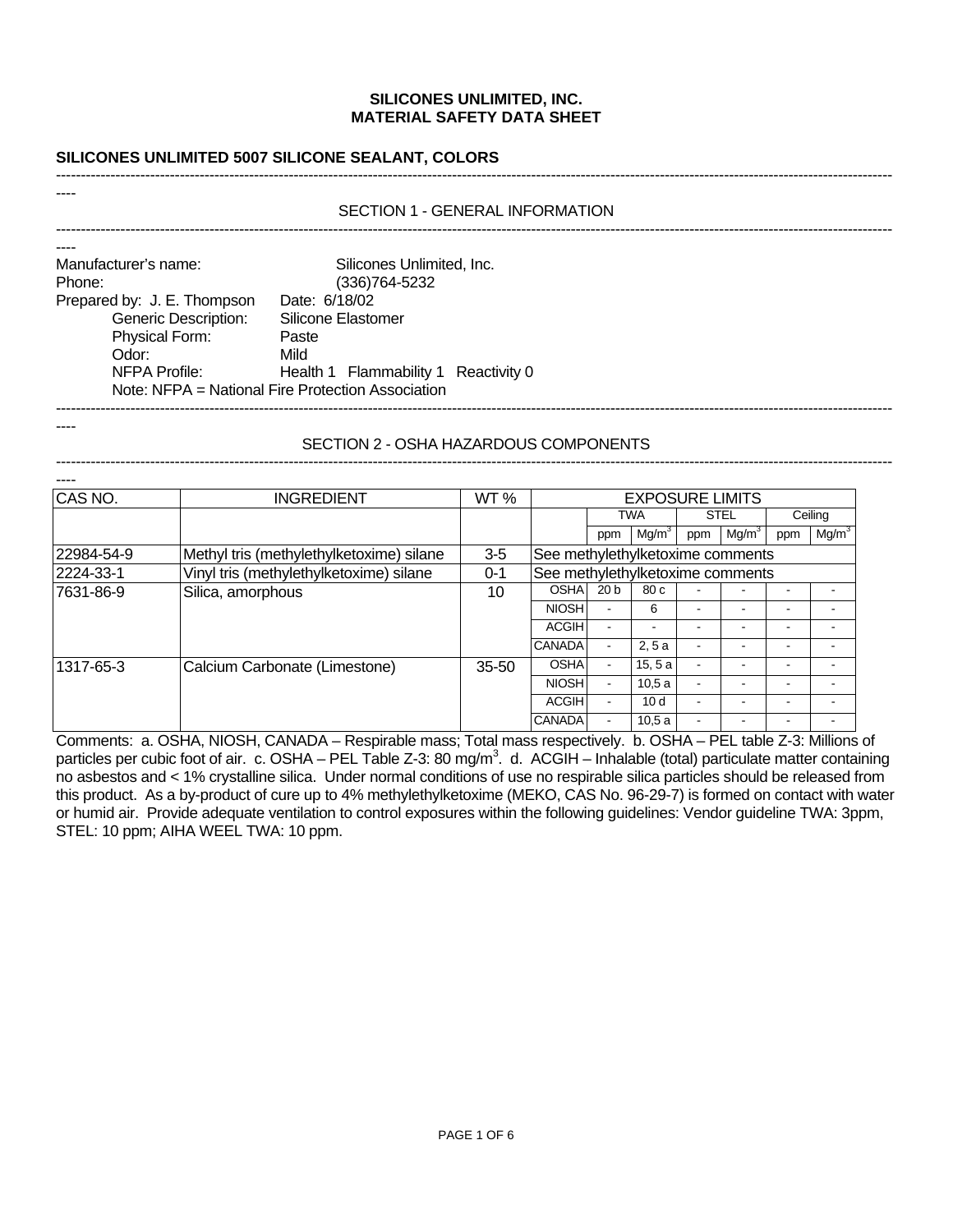## **SILICONES UNLIMITED 5007 SILICONE SEALANT, COLORS**

|                       | SECTION 3 - EFFECTS OF OVEREXPOSURE                                                                                                                                                                                                                      |  |  |  |  |  |
|-----------------------|----------------------------------------------------------------------------------------------------------------------------------------------------------------------------------------------------------------------------------------------------------|--|--|--|--|--|
|                       |                                                                                                                                                                                                                                                          |  |  |  |  |  |
| <b>Acute Effects:</b> |                                                                                                                                                                                                                                                          |  |  |  |  |  |
| Eye:                  | Direct contact irritates slightly with redness and swelling.                                                                                                                                                                                             |  |  |  |  |  |
| Skin:                 | A single short exposure (less than 24 hours) may irritate. Repeated prolonged contact (24 to 48 hours) may<br>irritate moderately. Product contains oximes which are possible skin sensitizers.                                                          |  |  |  |  |  |
| Inhalation:           | Vapor overexposure may cause drowsiness, injure blood, liver and may irritate eyes, nose and throat.                                                                                                                                                     |  |  |  |  |  |
| Oral:                 | Small amounts transferred to the mouth by fingers during use, etc. should not injure. swallowing large                                                                                                                                                   |  |  |  |  |  |
|                       | amounts may injure slightly.                                                                                                                                                                                                                             |  |  |  |  |  |
|                       | <b>Repeated Exposure Effects:</b>                                                                                                                                                                                                                        |  |  |  |  |  |
| Skin:                 | Product contains oximes which are possible skin sensitizers.                                                                                                                                                                                             |  |  |  |  |  |
| Inhalation:           | Vapor overexposure may cause drowsiness, injure blood, liver and may irritate eyes, nose and throat.                                                                                                                                                     |  |  |  |  |  |
| Oral:                 | Small amounts transferred to the mouth by fingers during use, etc., should not injure. Swallowing large                                                                                                                                                  |  |  |  |  |  |
|                       | amounts may injure slightly.                                                                                                                                                                                                                             |  |  |  |  |  |
|                       | Special Hazards: This material contains the following components with the special hazards listed below.                                                                                                                                                  |  |  |  |  |  |
|                       | Carcinogens: None Known<br>Teratogens: None Known                                                                                                                                                                                                        |  |  |  |  |  |
|                       | Reproductive toxins: None Known<br>Mutagens: None Known                                                                                                                                                                                                  |  |  |  |  |  |
|                       | Sensitizers:                                                                                                                                                                                                                                             |  |  |  |  |  |
|                       | CAS NO.<br><b>INGREDIENT</b><br>WT%                                                                                                                                                                                                                      |  |  |  |  |  |
|                       | 22984-54-9<br>Methyl tris (methylethylketoxime) silane<br>Possible skin sensitizer.<br>$3-5$                                                                                                                                                             |  |  |  |  |  |
|                       | $0 - 1$<br>2224-33-1<br>Vinyl tris (methylethylketoxime) silane<br>Possible skin sensitizer.                                                                                                                                                             |  |  |  |  |  |
|                       | Comments: Methylethylketoxime (MEKO, CAS No. 96-29-7) is formed upon contact with water or humid air. Male rodents                                                                                                                                       |  |  |  |  |  |
|                       | exposed to MEKO vapor throughout their lifetime developed liver cancer. Additional testing is planned by the MEKO supplier<br>to determine any relevance to humans. Until more data is known, exposure levels should be maintained as low as achievable. |  |  |  |  |  |
|                       | This product contains polydimethylsiloxane (silicone) and when heated to temperatures above 150°C in the presence of air,                                                                                                                                |  |  |  |  |  |
|                       | silicones can form formaldehyde vapors. Formaldehyde is a potential cancer hazard, a known skin and respiratory sensitizer,                                                                                                                              |  |  |  |  |  |
|                       | and an irritant to the eyes, nose, throat, skin, and digestive system. Safe handling conditions may be maintained by keeping                                                                                                                             |  |  |  |  |  |
|                       | vapor concentrations within the OSHA permissible exposure limit for formaldehyde.                                                                                                                                                                        |  |  |  |  |  |
|                       | The above listed potential effects of overexposure are based on actual data, results of studies performed on similar                                                                                                                                     |  |  |  |  |  |
|                       | compositions, component data and/or expert review of the product. Overexposure to any chemical may result in enhancement                                                                                                                                 |  |  |  |  |  |

of preexisting adverse medical conditions and allergic reactions. ------------------------------------------------------------------------------------------------------------------------------------------------------------------------- ---- SECTION 4 - FIRST AID MEASURES ------------------------------------------------------------------------------------------------------------------------------------------------------------------------- ---- Eyes: Immediately flush with water for 15 minutes. Get medical attention. Skin: Remove from skin and immediately flush with water for 15 minutes. Get medical attention if irritation develops or ill effects persist. Inhalation: Remove to fresh air. If ill effects persist get medical attention. Oral: Get medical attention. Comments: Treat according to person's condition and specifics of exposure.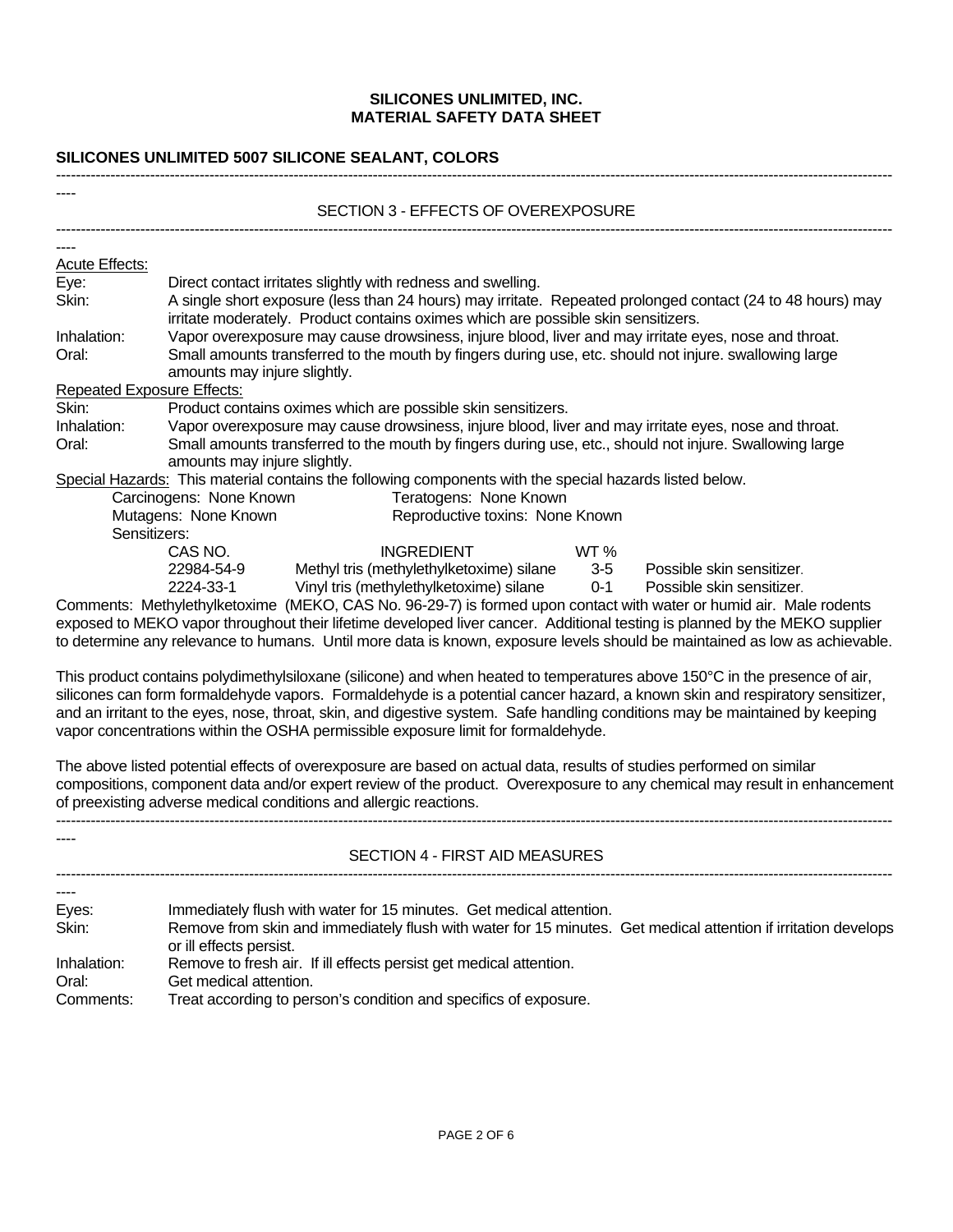# **SILICONES UNLIMITED 5007 SILICONE SEALANT, COLORS**

|                                                                                                                                                               | <b>SECTION 5 - FIRE FIGHTING MEASURES</b>                                                                                                                                                                                                                                                                                                                                                                                                                                                                                                                                                                                                                                     |
|---------------------------------------------------------------------------------------------------------------------------------------------------------------|-------------------------------------------------------------------------------------------------------------------------------------------------------------------------------------------------------------------------------------------------------------------------------------------------------------------------------------------------------------------------------------------------------------------------------------------------------------------------------------------------------------------------------------------------------------------------------------------------------------------------------------------------------------------------------|
|                                                                                                                                                               |                                                                                                                                                                                                                                                                                                                                                                                                                                                                                                                                                                                                                                                                               |
| Flash Point (method used):<br>Autoignition Temperature:<br>Flammability Limits in Air (%):<br><b>Extinguishing Media:</b><br><b>Fire Fighting Procedures:</b> | Not Applicable - Solid<br>Not Determined<br>Not Determined<br>On large fires use dry chemical, foam or water spray. On small fires use carbon dioxide<br>(CO <sub>2</sub> ), dry chemical or water spray. Water can be used to cool fire exposed containers.<br>Self contained breathing apparatus and protective clothing should be worn in fighting                                                                                                                                                                                                                                                                                                                         |
| <b>Unusual Fire Hazards:</b>                                                                                                                                  | fires involving chemicals. Determine the need to evacuate or isolate the area according to<br>your local emergency plan. Use water spray to keep fire exposed containers cool.<br>None                                                                                                                                                                                                                                                                                                                                                                                                                                                                                        |
|                                                                                                                                                               | Hazardous Decomposition Products:<br>Thermal breakdown of this product during fire or very high heat conditions may evolve the following hazardous decomposition<br>products: metal oxides, silicone dioxide, carbon oxides and traces of incompletely burned carbon compounds, nitrogen<br>oxides, formaldehyde.                                                                                                                                                                                                                                                                                                                                                             |
|                                                                                                                                                               | SECTION 6 - ACCIDENTAL RELEASE MEASURES                                                                                                                                                                                                                                                                                                                                                                                                                                                                                                                                                                                                                                       |
|                                                                                                                                                               | Containment / Cleanup: Observe all personal protective equipment recommendations described in sections 5 and 8. Wipe up<br>or scrape up and contain for salvage or disposal. Clean area as appropriate since some silicone materials, even in<br>small quantities, may present a slip hazard. Final cleaning may require use of steam, solvents, or detergents.<br>Disposal of collected product, residues, and cleanup materials may be governmentally regulated. Observe all<br>applicable local, state and federal waste management regulations. Local, state and federal reporting requirements<br>may apply to spills or releases of this material into the environment. |
|                                                                                                                                                               | SECTION 7 - HANDLING AND STORAGE.                                                                                                                                                                                                                                                                                                                                                                                                                                                                                                                                                                                                                                             |
| Handling:<br>Storage:                                                                                                                                         | Use with adequate ventilation. Product evolves methylethylketoxime (MEKO) when exposed to water or<br>humid air. Provide adequate ventilation to control MEKO within exposure guidelines (see Section 2) or use<br>respiratory protection.<br>Keep container closed and store away from water or moisture.                                                                                                                                                                                                                                                                                                                                                                    |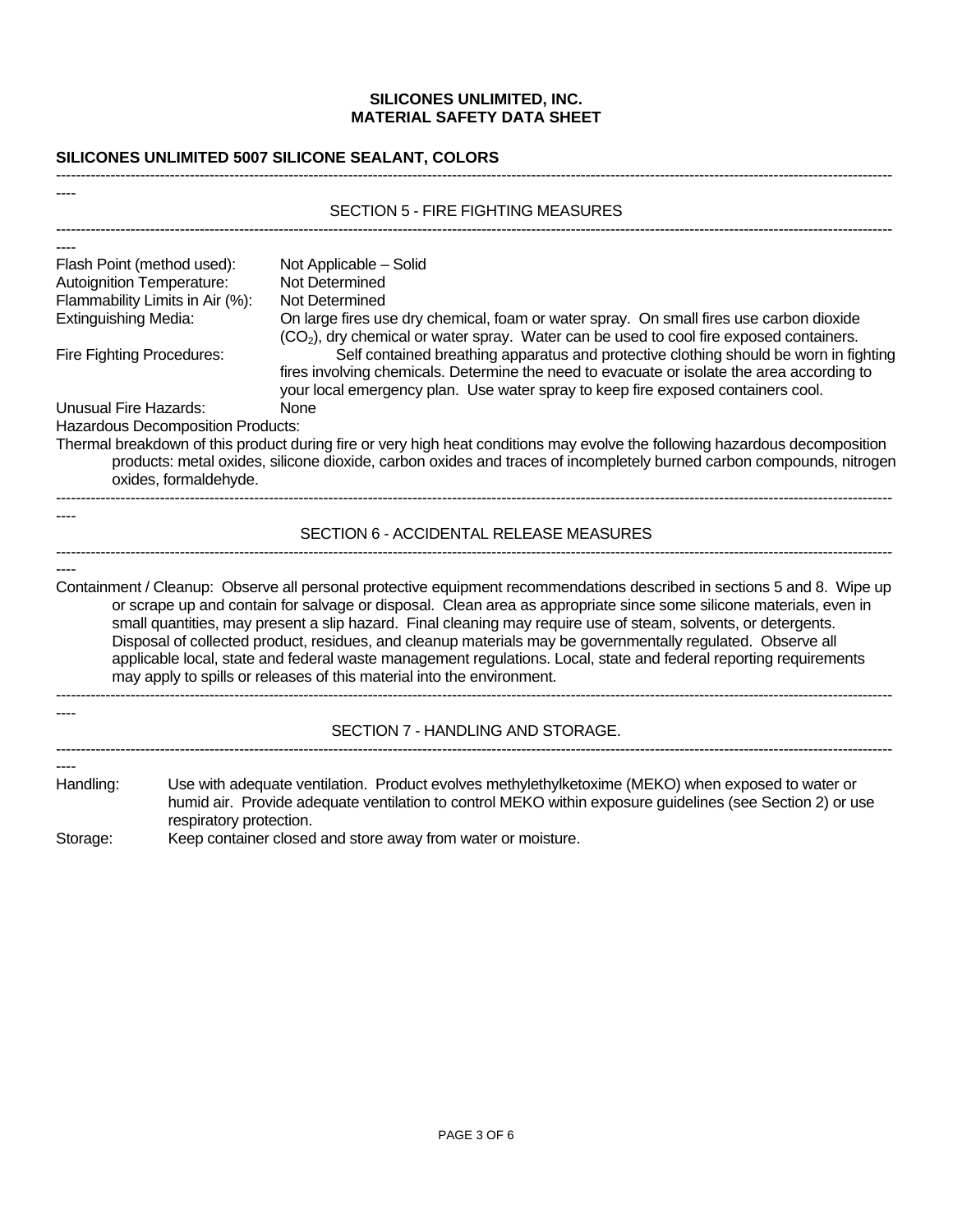# **SILICONES UNLIMITED 5007 SILICONE SEALANT, COLORS**

----

----

# SECTION 8 - EXPOSURE CONTROLS/PERSONAL PROTECTION.

-------------------------------------------------------------------------------------------------------------------------------------------------------------------------

| <b>Engineering Controls</b>                                  |                                                                                                                                                                                                                                                                          |                                                                                                                                                                                                     |  |  |  |  |
|--------------------------------------------------------------|--------------------------------------------------------------------------------------------------------------------------------------------------------------------------------------------------------------------------------------------------------------------------|-----------------------------------------------------------------------------------------------------------------------------------------------------------------------------------------------------|--|--|--|--|
| Local Exhaust:                                               | Recommended                                                                                                                                                                                                                                                              |                                                                                                                                                                                                     |  |  |  |  |
| <b>General Ventilation:</b>                                  | Recommended                                                                                                                                                                                                                                                              |                                                                                                                                                                                                     |  |  |  |  |
|                                                              | Personal Protective Equipment for Routine Handling.                                                                                                                                                                                                                      |                                                                                                                                                                                                     |  |  |  |  |
| Eyes:<br>Use proper protection, safety glasses as a minimum. |                                                                                                                                                                                                                                                                          |                                                                                                                                                                                                     |  |  |  |  |
| Skin:                                                        | recommended.                                                                                                                                                                                                                                                             | Wash at mealtimes and end of shift. If skin contact occurs, change contaminated clothing as soon as<br>possible and thoroughly flush effected areas with cool water. Chemical protective gloves are |  |  |  |  |
| Suitable Gloves:                                             | Silver Shield ®. 4h®. Butyl rubber. Natural rubber. Neoprene rubber. Nitrile rubber.                                                                                                                                                                                     |                                                                                                                                                                                                     |  |  |  |  |
| Inhalation:                                                  | Use respiratory protection unless adequate local exhaust ventilation is provided or air sampling data<br>show exposures are within recommended exposure guidelines. Industrial Hygiene Personnel can<br>assist in judging the adequacy of existing engineering controls. |                                                                                                                                                                                                     |  |  |  |  |
| Suitable Respirator:                                         |                                                                                                                                                                                                                                                                          | Self-contained breathing apparatus (SCBA) or other suppied-air respirator.                                                                                                                          |  |  |  |  |
|                                                              | Personal Protective Equipment for Spills.<br>Use full face respirator.                                                                                                                                                                                                   |                                                                                                                                                                                                     |  |  |  |  |
| Eyes:                                                        |                                                                                                                                                                                                                                                                          |                                                                                                                                                                                                     |  |  |  |  |
| Skin:                                                        | recommended.                                                                                                                                                                                                                                                             | Wash at mealtimes and end of shift. If skin contact occurs, change contaminated clothing as soon as<br>possible and thoroughly flush effected areas with cool water. Chemical protective gloves are |  |  |  |  |
| Inhalation/                                                  |                                                                                                                                                                                                                                                                          |                                                                                                                                                                                                     |  |  |  |  |
| Suitable Respirator:                                         |                                                                                                                                                                                                                                                                          | Self-contained breathing apparatus (SCBA) or other suppied-air respirator.                                                                                                                          |  |  |  |  |
|                                                              | internally.                                                                                                                                                                                                                                                              | Precautionary measures: Avoid eye contact. Avoid skin contact. Avoid breathing vapor. Keep container closed. Do not take                                                                            |  |  |  |  |
| Comments:                                                    | protection.                                                                                                                                                                                                                                                              | Product evolves methylethylketoxime (MEKO) when exposed to water or humid air. Provide<br>adequate ventilation to control MEKO within exposure guidelines (see Section 2) or use respiratory        |  |  |  |  |
| Note:                                                        |                                                                                                                                                                                                                                                                          | These precautions are for room temperature handling. Use at elevated temperatures or aerosol<br>spray applications may require added precautions.                                                   |  |  |  |  |
|                                                              |                                                                                                                                                                                                                                                                          | SECTION 9 - PHYSICAL AND CHEMICAL PROPERTIES.                                                                                                                                                       |  |  |  |  |
|                                                              |                                                                                                                                                                                                                                                                          |                                                                                                                                                                                                     |  |  |  |  |
| <b>Physical State:</b>                                       |                                                                                                                                                                                                                                                                          | Solid (Paste)                                                                                                                                                                                       |  |  |  |  |
|                                                              | Boiling point (at 760 mm Hg):                                                                                                                                                                                                                                            | Not Applicable                                                                                                                                                                                      |  |  |  |  |
|                                                              | Specific Gravity (at 77°F/25°C):                                                                                                                                                                                                                                         | 1.42                                                                                                                                                                                                |  |  |  |  |
| <b>Melting Point:</b>                                        |                                                                                                                                                                                                                                                                          | Not Determined                                                                                                                                                                                      |  |  |  |  |
| Solubility in Water (%):                                     |                                                                                                                                                                                                                                                                          | Less than 0.1                                                                                                                                                                                       |  |  |  |  |
| % Volatile by Volume:                                        |                                                                                                                                                                                                                                                                          | Less than 5                                                                                                                                                                                         |  |  |  |  |
| <b>Evaporation Rate:</b>                                     |                                                                                                                                                                                                                                                                          | Not Applicable                                                                                                                                                                                      |  |  |  |  |
| pH:                                                          |                                                                                                                                                                                                                                                                          | Not Applicable                                                                                                                                                                                      |  |  |  |  |

Odor: Castle Controlled Communication of Communication Communication of Communication Communication Communication Communication Communication Communication Communication Communication Communication Communication Communicat Note: The above information is not intended for use in preparing specifications.

Vapor Pressure (at 77°F/25°C): Not Applicable Vapor Density (air=1 at 77°F/25°C): Not Applicable

-------------------------------------------------------------------------------------------------------------------------------------------------------------------------

## SECTION 10 - STABILITY AND REACTIVITY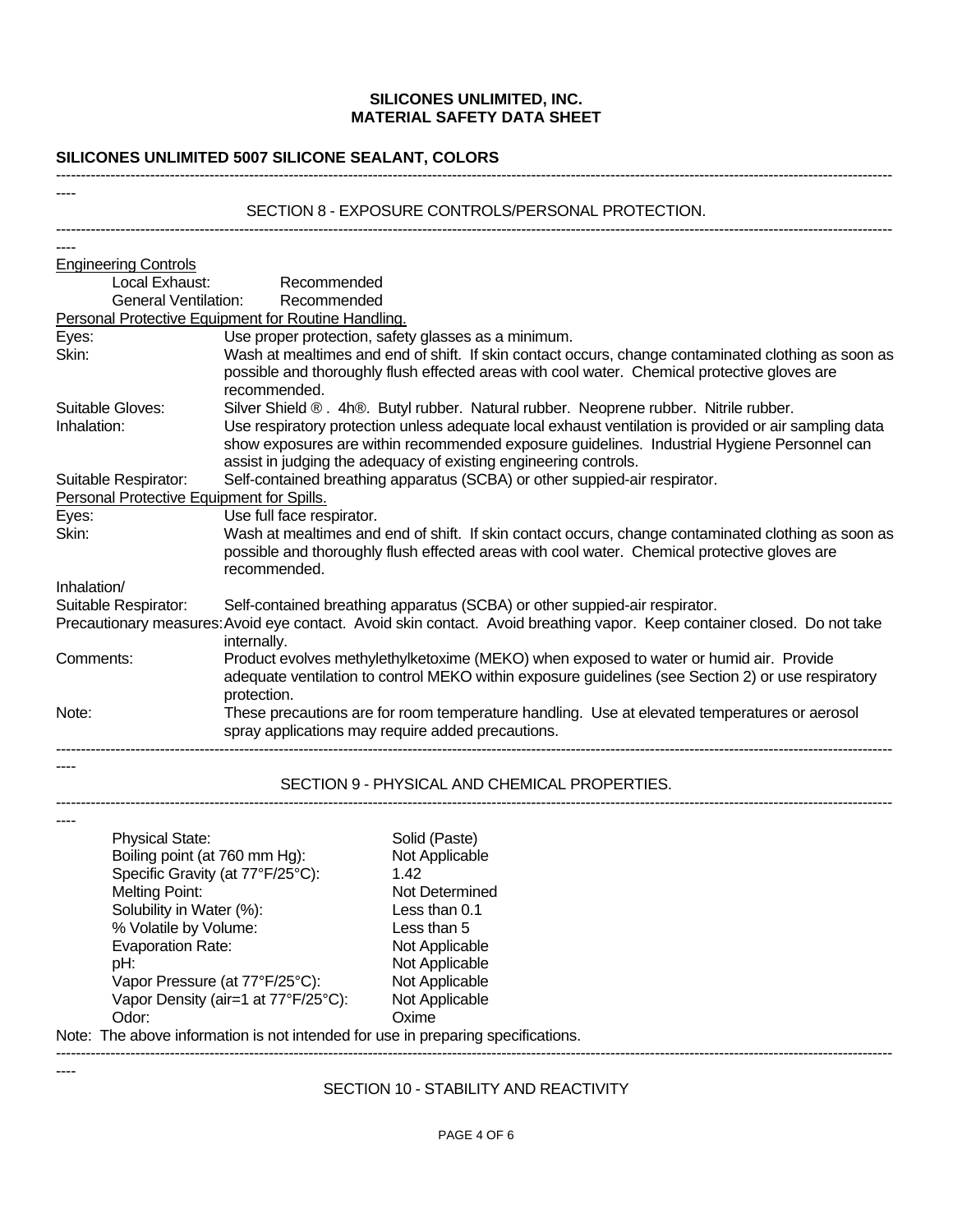-------------------------------------------------------------------------------------------------------------------------------------------------------------------------

### **SILICONES UNLIMITED 5007 SILICONE SEALANT, COLORS**

---- Chemical Stability: Stable Hazardous Polymerization: Will not occur Conditions to Avoid: None Materials to Avoid): Oxidizing material can cause a reaction. Water, moisture, or humid air causes curing and the liberation of methylethylketoxime vapors as described in Section 2. ------------------------------------------------------------------------------------------------------------------------------------------------------------------------- ---- SECTION 11 - TOXICOLOGICAL INFORMATION ------------------------------------------------------------------------------------------------------------------------------------------------------------------------- ---- Complete information not yet available. ------------------------------------------------------------------------------------------------------------------------------------------------------------------------- ---- SECTION 12 - ECOLOGICAL INFORMATION ------------------------------------------------------------------------------------------------------------------------------------------------------------------------- ---- Complete information not yet available. ------------------------------------------------------------------------------------------------------------------------------------------------------------------------- ---- SECTION 13 - DISPOSAL INFORMATION ------------------------------------------------------------------------------------------------------------------------------------------------------------------------- ---- RCRA Hazard Class (40cfr 261) When a decision is made to discard this material, as received, is it classified as a hazardous waste? NO. Federal Hazardous Waste Code: Not Applicable Characteristic Waste: Ignitable: NO. Corrosive: NO. Reactive: NO. TCLP: Not Applicable State or local laws may impose additional regulatory requirements regarding disposal. ------------------------------------------------------------------------------------------------------------------------------------------------------------------------- ---- SECTION 14 - TRANSPORT INFORMATION ------------------------------------------------------------------------------------------------------------------------------------------------------------------------- ---- DOT information (49cfr 172.101) Proper Shipping Name: Not Applicable<br>
Hazard Technical Name: Not Applicable Hazard Technical Name:<br>Hazard Class: Not Applicable

UN/NA Number: None

Packing Group: Not Applicable